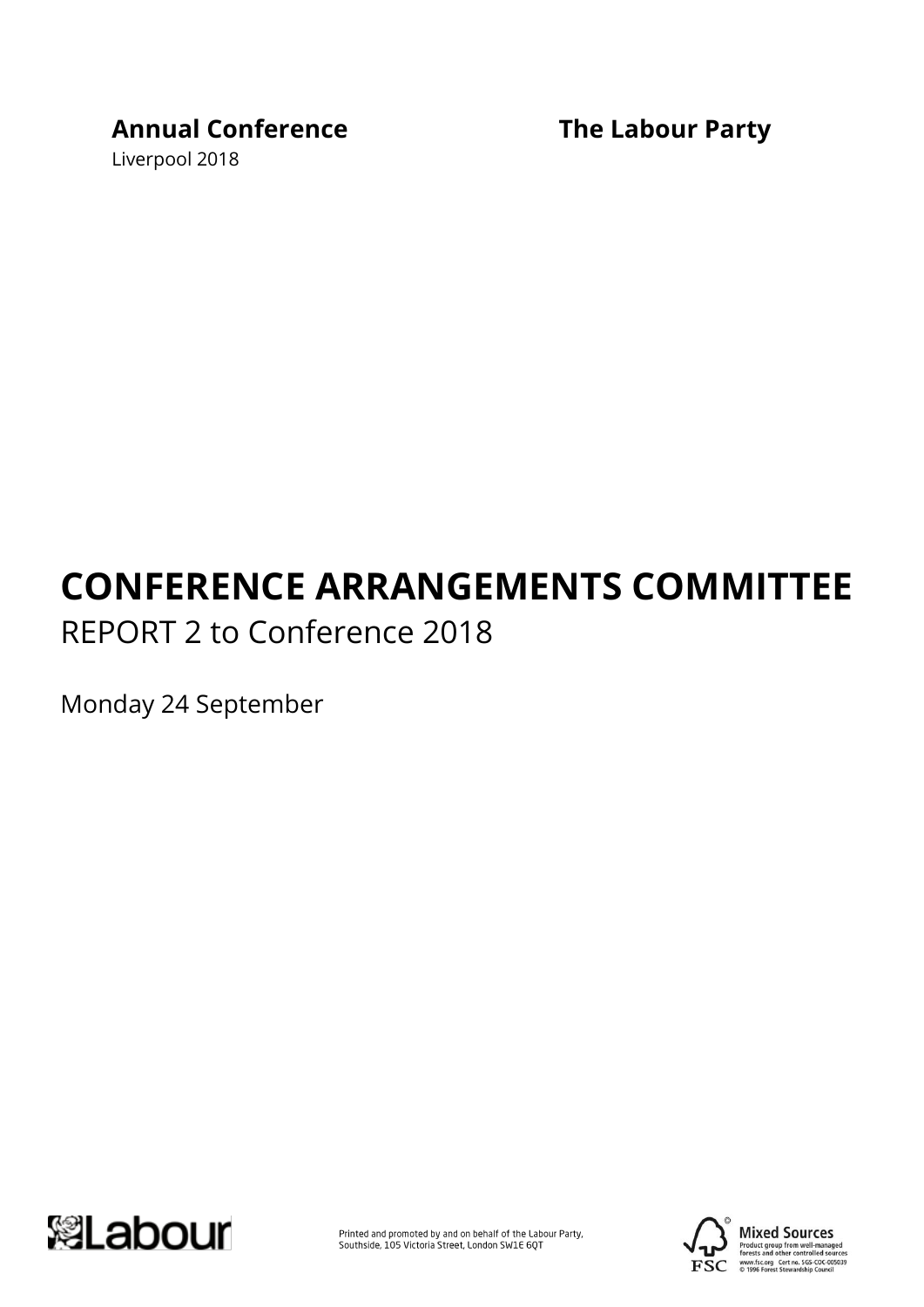# Table of Contents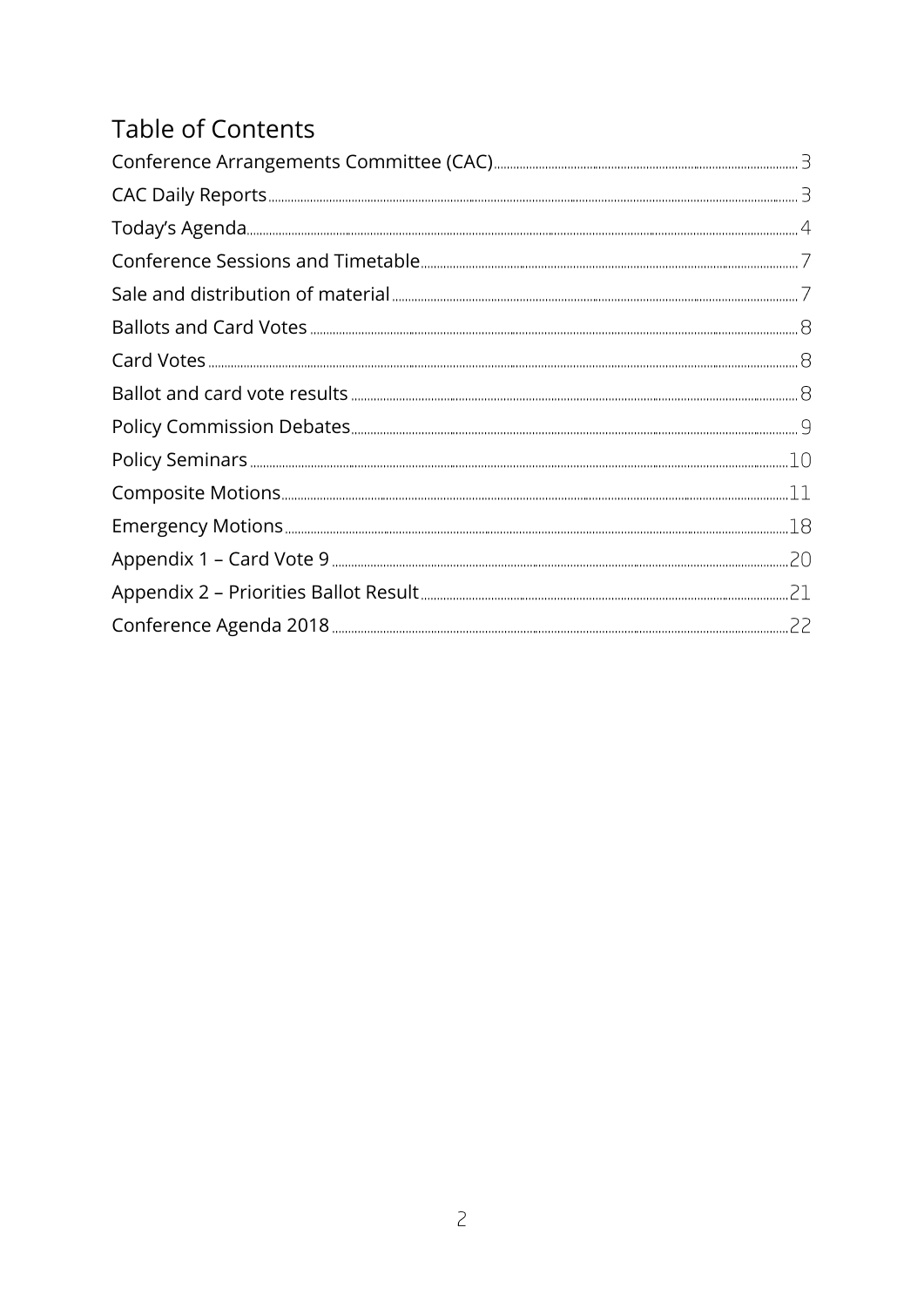# <span id="page-2-0"></span>**Conference Arrangements Committee (CAC)**

Members: Harry Donaldson (Chair), Seema Chandwani, Billy Hayes, Mick Murphy, Jayne Taylor, Fiona Wilson, Lynne Morris.

Officers: Anna Hutchinson and Sophie Goodyear

Location: CAC Office on the First Floor of the Exhibition Centre while Conference is in session.

Roger Hutchinson**,** CAC Steward, will be able to assist with most queries.

Contact: [CAC@labour.org.uk](mailto:CAC@labour.org.uk) or 020 7783 1099

### <span id="page-2-1"></span>**CAC Daily Reports**

These will be handed to delegates as they enter the Conference Hall and can also be obtained from the Party Stand.

A copy will be emailed to delegates each morning at 8am and posted on our secure website by 8am at: https://labour.org.uk/conference/atconference/annual-conference-2018-reports-2/.

Arrangements have been made for Trade Unions to receive copies of the reports each day in time for the delegation meetings.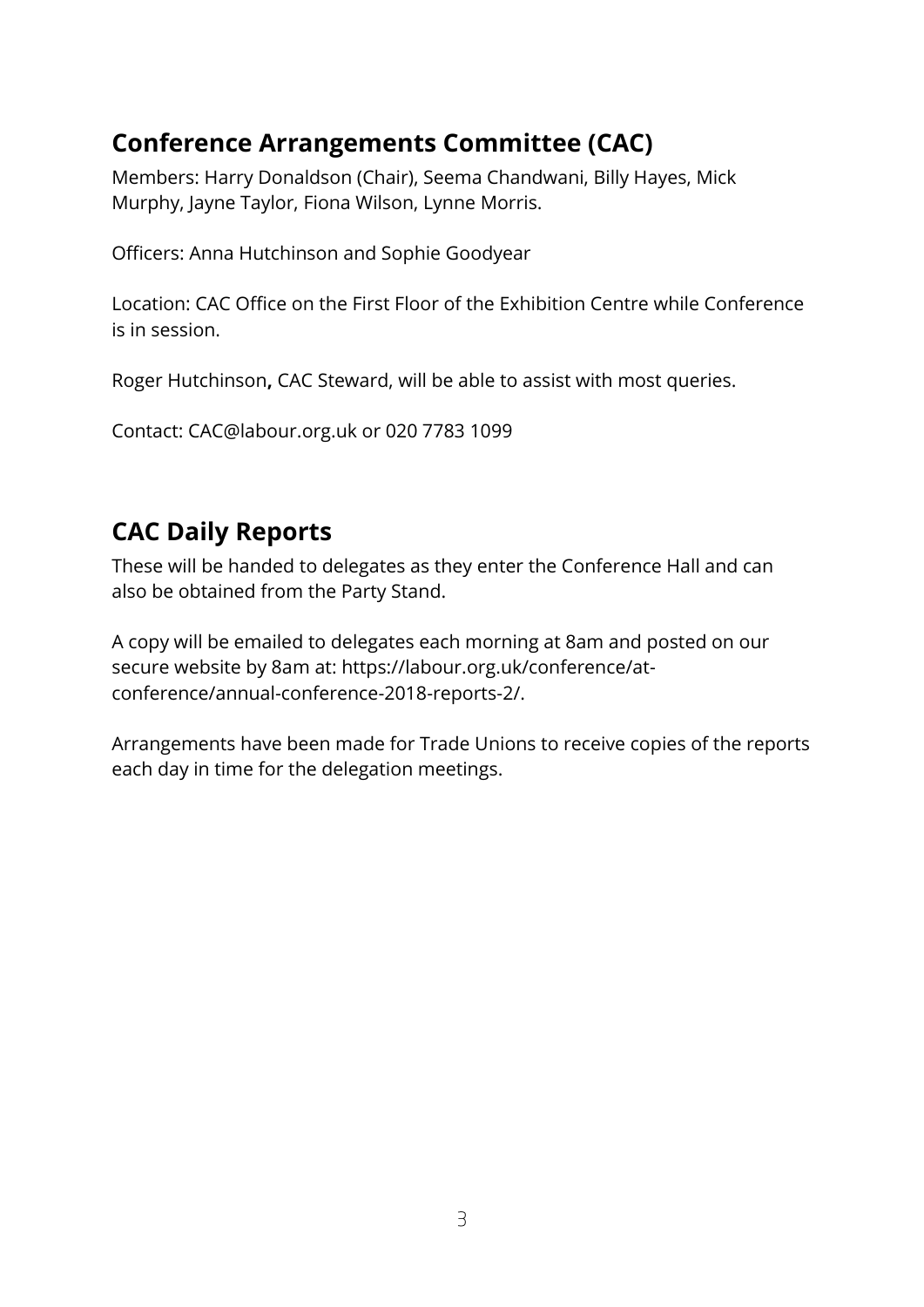# <span id="page-3-0"></span>**Today's Agenda**

| <b>Monday 24 September - Morning Session</b> |                                                                                                        |  |  |  |
|----------------------------------------------|--------------------------------------------------------------------------------------------------------|--|--|--|
|                                              | Chair: Wendy Nicholls                                                                                  |  |  |  |
| 09:45                                        | <b>Conference Reconvenes</b>                                                                           |  |  |  |
|                                              |                                                                                                        |  |  |  |
|                                              | <b>Results of Rule Change Card Votes</b><br><b>Chief Scrutineer</b>                                    |  |  |  |
|                                              |                                                                                                        |  |  |  |
| 09:50                                        | <b>Conference Arrangements Committee</b>                                                               |  |  |  |
|                                              | Harry Donaldson, Chair of the CAC                                                                      |  |  |  |
| 09.55                                        | <b>Wales Report</b>                                                                                    |  |  |  |
|                                              | Carwyn Jones, Leader of Welsh Labour Party                                                             |  |  |  |
| 10:05                                        | <b>Local Government Speaker</b>                                                                        |  |  |  |
|                                              | Rokhsana Fiaz, London Mayor of Newham                                                                  |  |  |  |
| 10.10                                        | <b>Private Investment and Ownership</b>                                                                |  |  |  |
|                                              | John Healey, Shadow Secretary of State for Housing                                                     |  |  |  |
|                                              | Includes;                                                                                              |  |  |  |
|                                              | Economy, Business and Trade Policy Commission Annual Report                                            |  |  |  |
|                                              | Housing, Local Government and Transport Policy Commission Annual Report                                |  |  |  |
|                                              | Contemporary Composite 1 - Housing                                                                     |  |  |  |
|                                              | Contemporary Composite 2 - An Economy for the Many                                                     |  |  |  |
|                                              | Emergency Motion - Grenfell Fire                                                                       |  |  |  |
|                                              | Emergency Motion - Industrial Crisis in the Car Industry                                               |  |  |  |
|                                              | Proposals to Refer Back:                                                                               |  |  |  |
|                                              | NPF Report pages 75-78                                                                                 |  |  |  |
|                                              | NPF Report page 79 sections on Delivering affordable housing for the many                              |  |  |  |
|                                              | and Tackling Homelessness<br>NPF Report page 79 section on Delivering Affordable Housing for the Many, |  |  |  |
|                                              | paragraph 2.                                                                                           |  |  |  |
| 12:15                                        | John McDonnell, Shadow Chancellor                                                                      |  |  |  |
|                                              |                                                                                                        |  |  |  |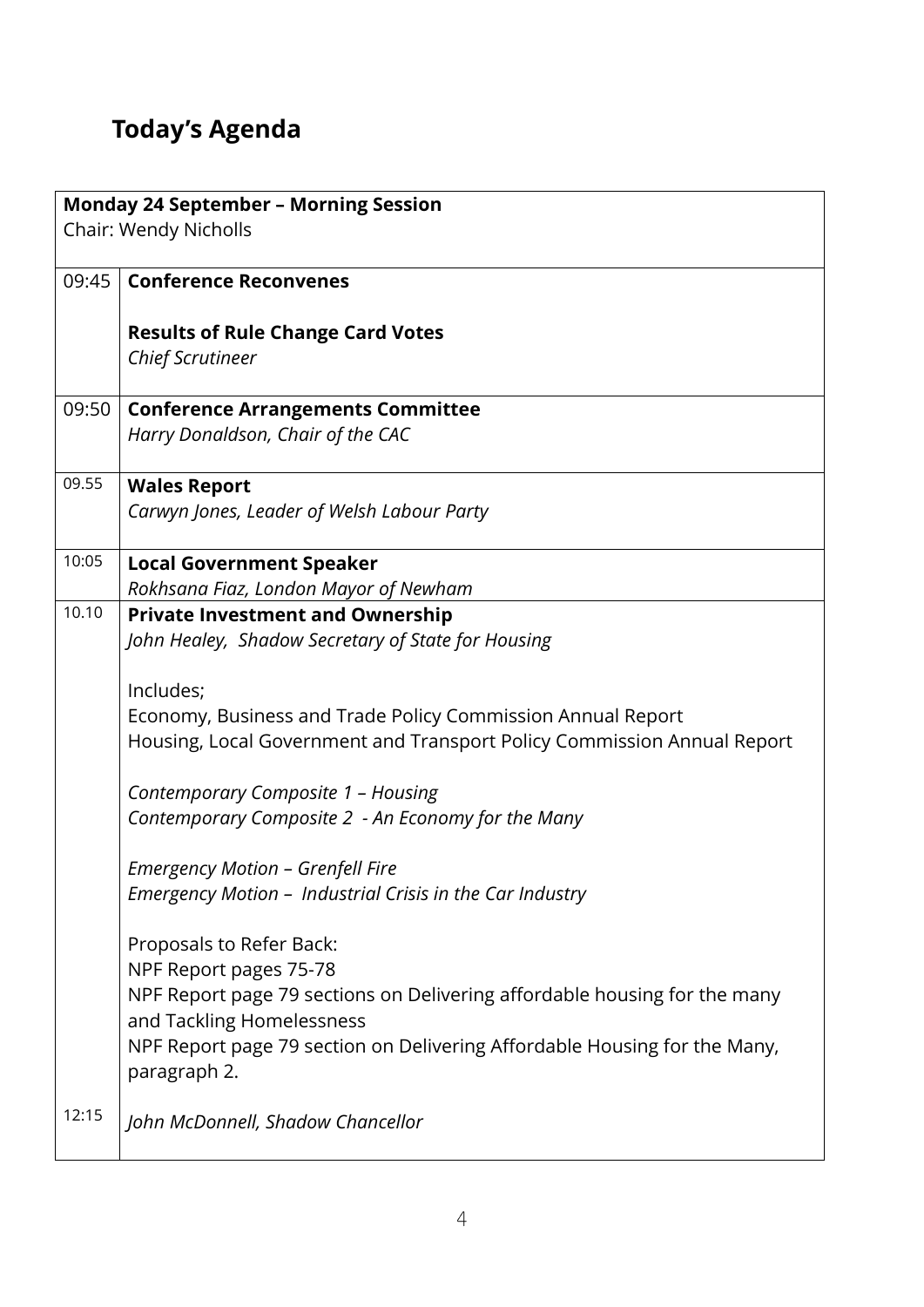| 12:40 | <b>Votes</b>                                                                                                                                                               |
|-------|----------------------------------------------------------------------------------------------------------------------------------------------------------------------------|
|       | Contemporary Composite 1 - Housing                                                                                                                                         |
|       | Contemporary Composite 2 - An Economy for the Many                                                                                                                         |
|       | Emergency Motion - Grenfell Fire                                                                                                                                           |
|       | Emergency Motion – Industrial Crisis in the Car Industry                                                                                                                   |
|       | Proposals to Refer Back:<br>NPF Report pages 75-78                                                                                                                         |
|       | NPF Report page 79 sections on Delivering Affordable Housing for the Many<br>and Tackling Homelessness                                                                     |
|       | NPF Report page 79 section on Delivering Affordable Housing for the Many,<br>paragraph 2.                                                                                  |
|       | NPF Report – Economy, Business and Trade Policy Commission Annual Report<br>NPF Report - Housing, Local Government and Transport Policy Commission<br><b>Annual Report</b> |
|       |                                                                                                                                                                            |
| 12:45 | <b>Conference Adjourns</b>                                                                                                                                                 |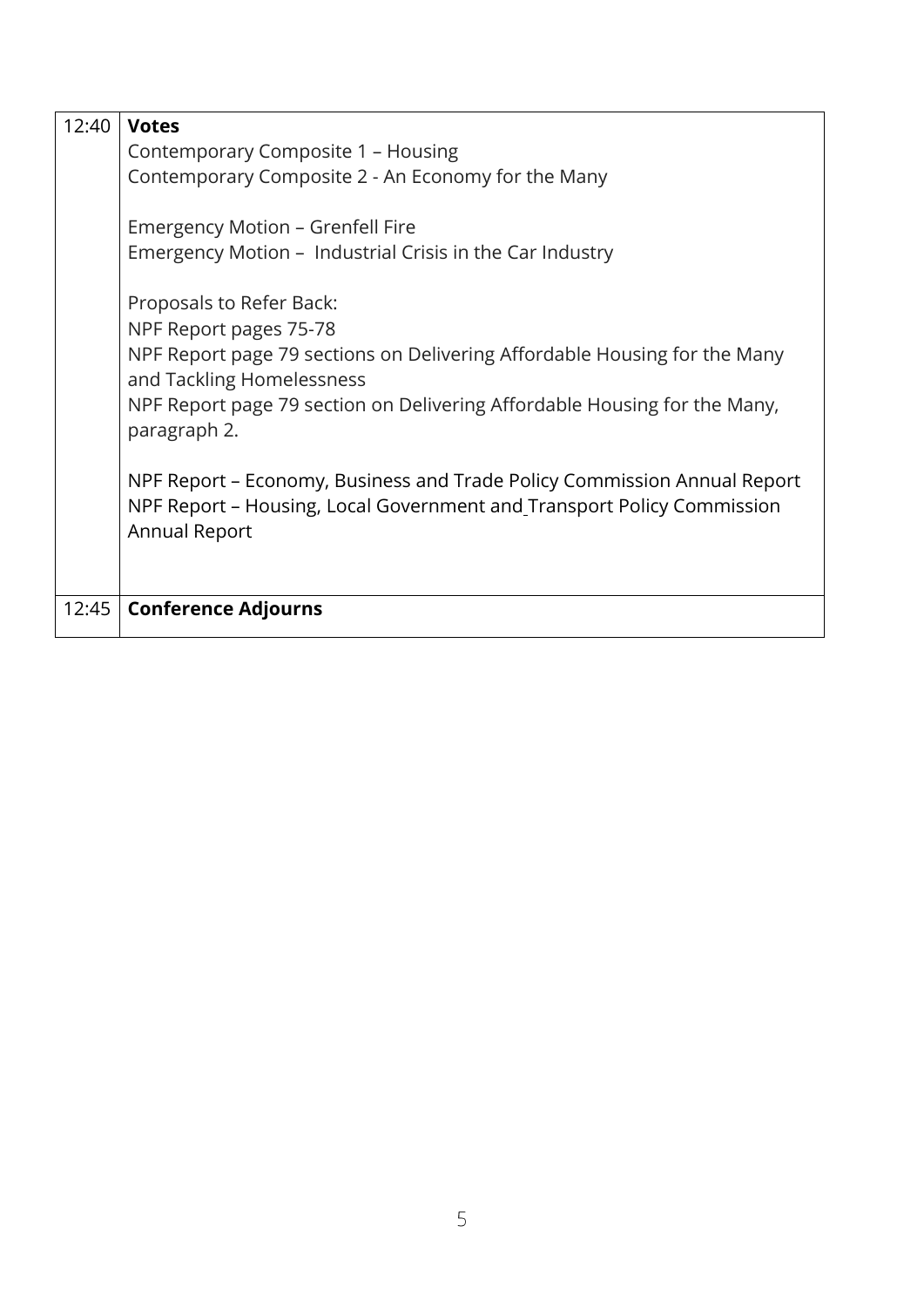|       | Sunday 24 September - Afternoon Session                                        |
|-------|--------------------------------------------------------------------------------|
|       | Chair: Shabana Mahmood                                                         |
| 14.15 | <b>Conference Reconvenes</b>                                                   |
|       | <b>Scotland Report</b>                                                         |
|       | Richard Leonard, Leader of Scottish Labour Party                               |
| 14.25 | <b>European Parliamentary Labour Party Report</b>                              |
|       | <b>Richard Corbett MEP</b>                                                     |
| 14.35 | <b>Social Security and Skills</b>                                              |
|       | Margaret Greenwood, Shadow Secretary of State for Work and Pensions            |
|       |                                                                                |
|       | Includes:                                                                      |
|       | Early Years, Education and Skills Policy Commission Annual Report              |
|       | Work, Pensions and Equality Policy Commission Annual Report                    |
|       |                                                                                |
|       | Contemporary Composite 3 - In-work poverty                                     |
|       | Contemporary Composite 4 - Schools System                                      |
|       |                                                                                |
|       | Proposals to refer back:                                                       |
|       | NPF Report page 20 section on Accountability                                   |
|       | NPF Report page 18 section on Special Educational Needs and Disabilities       |
|       | NPF Report Early Years Education and Skills Policy Commission Report           |
|       |                                                                                |
| 17:15 | Angela Raynor, Shadow Secretary of State for Education                         |
| 17.25 |                                                                                |
|       | <b>Votes</b>                                                                   |
|       | Contemporary Composite 3 - In-work poverty                                     |
|       | Contemporary Composite 4 - Schools System                                      |
|       | Proposals to refer back:                                                       |
|       | NPF Report page 20 section on Accountability                                   |
|       | NPF Report page 18 section on Special Educational Needs and Disabilities       |
|       |                                                                                |
|       | NPF Report - Early Years, Education and Skills Policy Commission Annual Report |
|       | NPF Report - Work, Pensions and Equality Policy Commission Annual Report       |
|       |                                                                                |
| 17:30 | <b>Conference Adjourns</b>                                                     |
|       |                                                                                |
|       |                                                                                |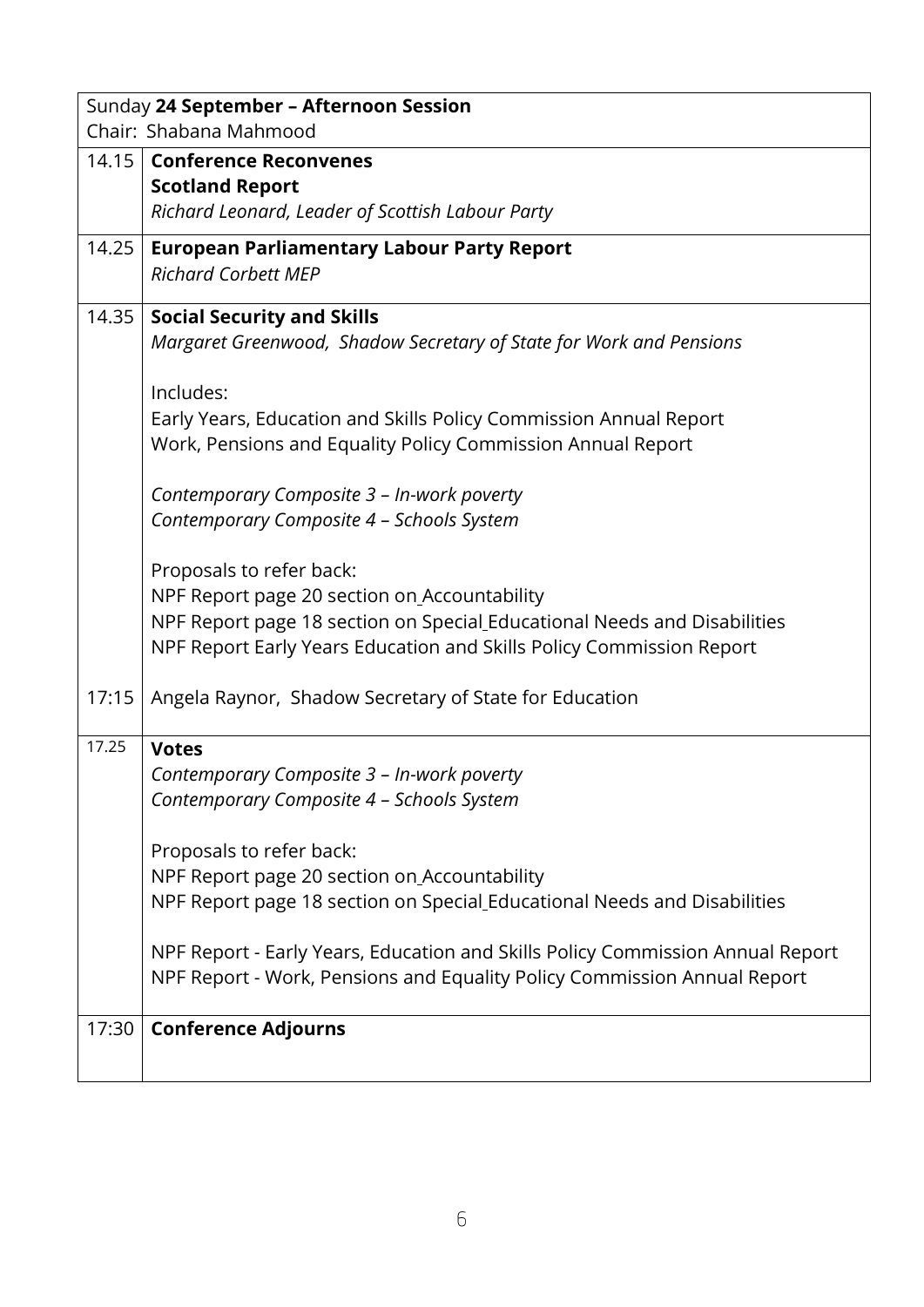### <span id="page-6-0"></span>**Conference Sessions and Timetable**

| <b>Monday 26 September</b> | $08:15 - 09:30$ | <b>Policy Seminars</b> |
|----------------------------|-----------------|------------------------|
|                            | $09:30 - 12:45$ |                        |
|                            | $14:15 - 17:30$ |                        |
| Tuesday 27 September       | $08:15 - 09:30$ | <b>Policy Seminars</b> |
|                            | $09:30 - 12:45$ |                        |
|                            | $14:15 - 17:30$ |                        |
| <b>Wednesday 28</b>        | $09:00 - 11:30$ |                        |
| September                  | $12:15 - 13:15$ | Leader's Speech        |

#### **Conference Timetable**

A detailed four day timetable is printed on the back page of this report.

## <span id="page-6-1"></span>**Sale and distribution of material**

The CAC does not permit the unauthorised sale or distribution of any material, including leaflets, within the Conference Centre. Stewards have been instructed to ensure that this ruling is strictly enforced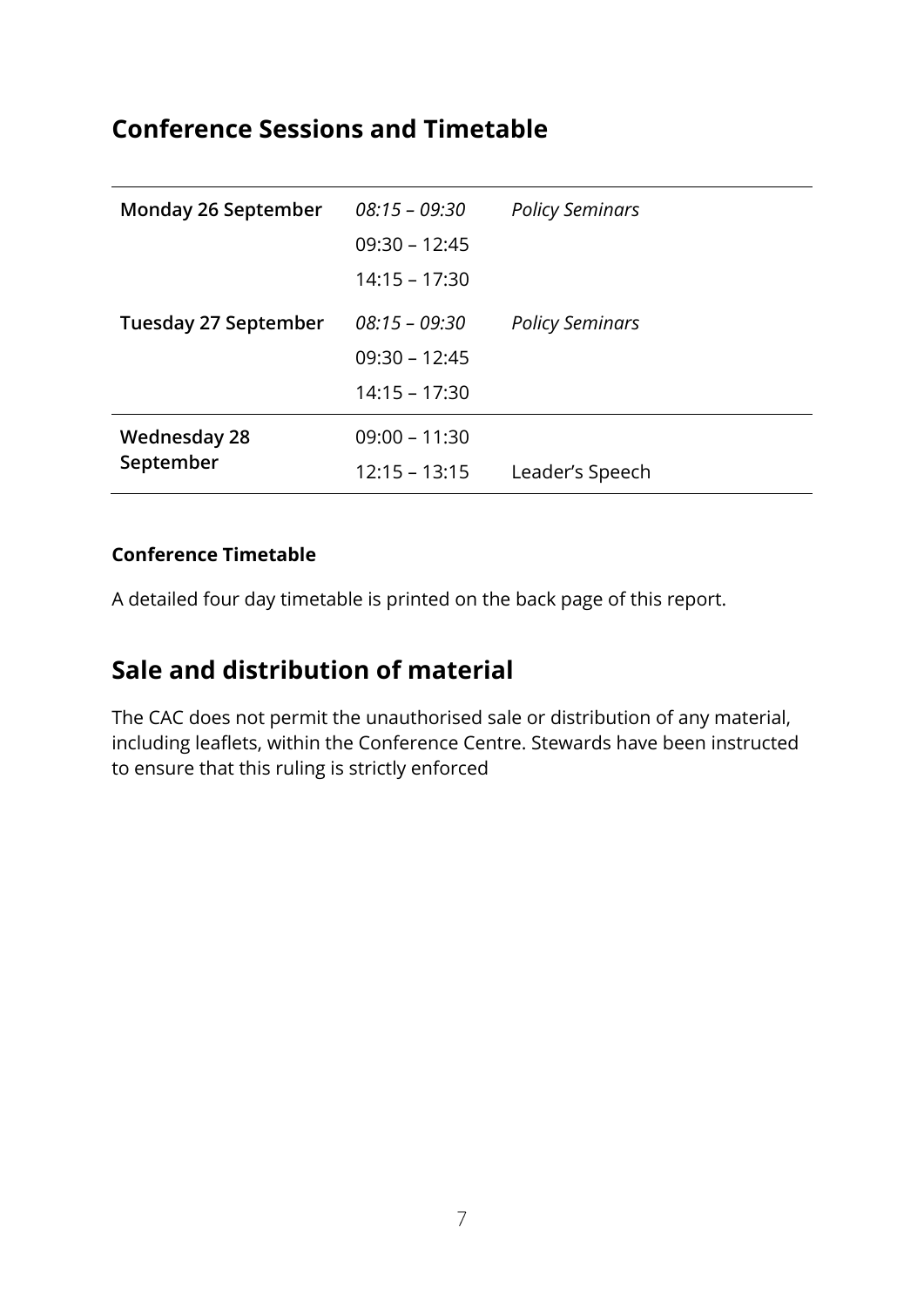# <span id="page-7-0"></span>**Ballots and Card Votes**

Voting will be in the Ballot Area on the ground floor of the ECL. Delegates' passes will be scanned at the entrance to the Ballot Area.

| Date                 | <b>Ballot</b>                                    |
|----------------------|--------------------------------------------------|
| Monday 24 September  | <b>National Auditor</b>                          |
|                      | All delegates                                    |
| $09:00 - 16:00$      |                                                  |
|                      | National Policy Forum - Division II              |
|                      | <b>TU Delegates</b>                              |
|                      |                                                  |
| Tuesday 25 September | National Constitutional Committee - Division I   |
|                      | Trade Union delegates                            |
| $09:00 - 17:30$      |                                                  |
|                      | National Constitutional Committee - Division III |
|                      | CLP delegates                                    |
|                      |                                                  |
|                      | Conference Arrangements Committee - Division I   |
|                      | All delegates                                    |

# <span id="page-7-1"></span>**Card Votes**

A card vote is intended to resolve a position where a show of hands is not decisive, to establish the exact breakdown of votes when the majority is of procedural significance (eg two-thirds required) or on a challenge to the Chair. Voting takes place at the end of the session by a show of hands. Where a show of hands is unclear a card vote can be taken having been either requested by delegates or by the decision of the Chair. The decision of the Chair is final.

Constitutional amendments (rule changes) are always decided by a card vote. If a card vote is called the vote is taken immediately so delegates must carry their card vote booklet with them while Conference is in session.

Tellers will pass ballot boxes along each row. Delegates should cast their vote using their card vote booklets by selecting either a FOR or AGAINST card for each vote.

Each card vote in the booklet is numbered. The Chair will announce the number of the card vote being taken.

# <span id="page-7-2"></span>**Ballot and card vote results**

The result of card and ballot votes in which all delegates participate are weighted to give 50% of the total votes cast to CLPs and 50% of the total votes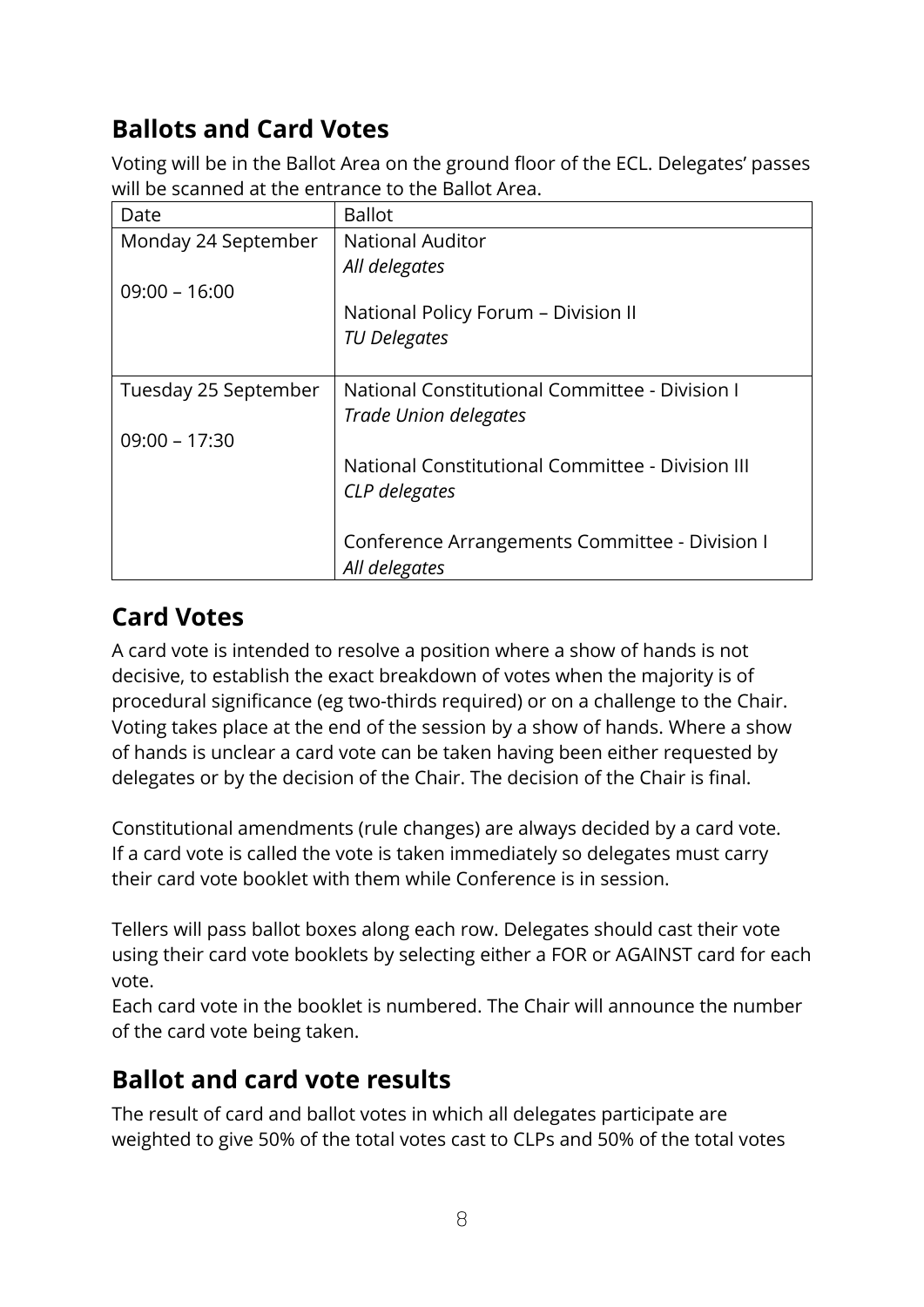cast to other affiliates. Abstentions are not recorded. The results of card votes will be announced to Conference and published in the CAC reports.

### <span id="page-8-0"></span>**Policy Commission Debates**

The eight policy commissions contained within the NPF Report will be debated at the following times during Conference:

#### **Mon AM session:**

Economy, Business & Trade pp25-37 Housing, Local Government and Transport pp71-82

### **Mon PM session:**

Early Years, Education & Skills pp7-23 Work, Pensions & Equality pp119-134

#### **Tue AM session:** Environment, Energy & Culture pp39-54

**Tue PM session:** International pp83-97 Justice & Home Affairs pp99-118

#### **Wed AM session:** Health & Social Care pp55-69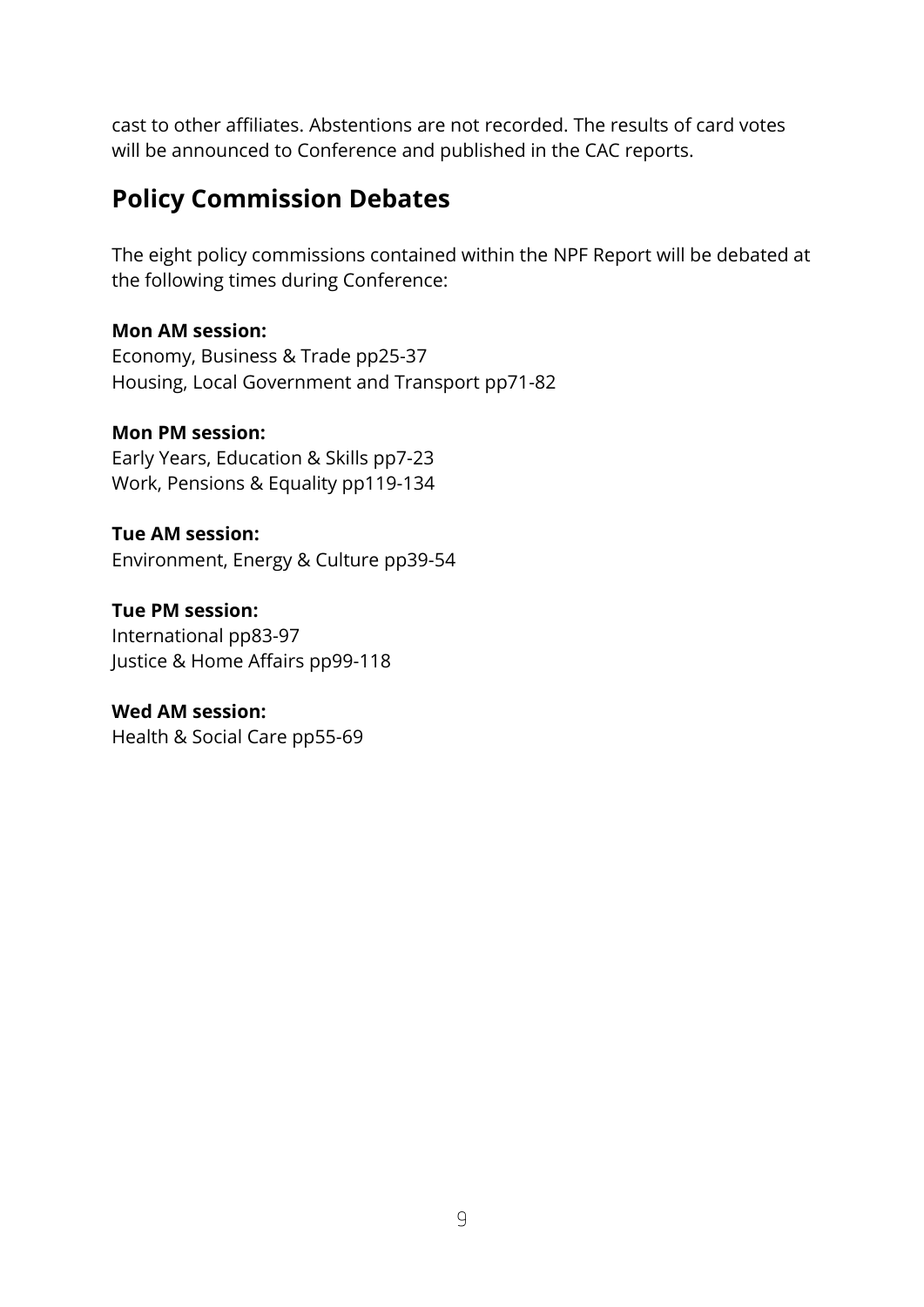# <span id="page-9-0"></span>**Policy Seminars**

All attendees at conference have the opportunity to attend policy seminars, however priority will be given to delegates and ex-officio attendees and they will be dealt with on a first come, first served basis. All seminars will be held in the ACC.

| <b>Seminar</b>                             | Day                | Time            | Room   |
|--------------------------------------------|--------------------|-----------------|--------|
| Early Years, Education and Skills          | Tuesday 25/09/2018 | 8.15am – 9.30am | ACC 1A |
| Housing, Local Government and<br>Transport | Tuesday 25/09/2018 | 8.15am – 9.30am | ACC 1B |
| Economy, Business and Trade                | Tuesday 25/09/2018 | 8.15am – 9.30am | ACC 1C |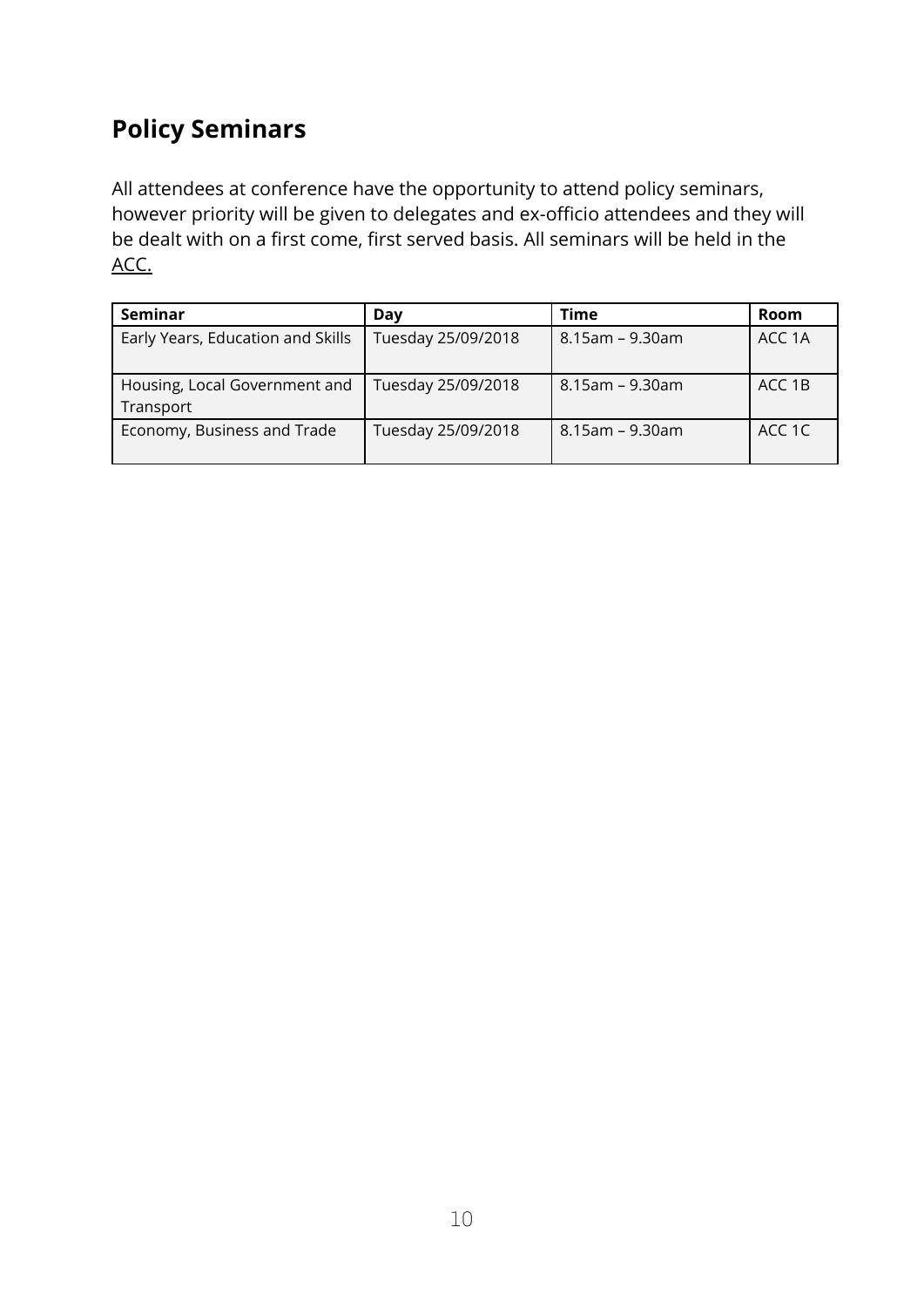# <span id="page-10-0"></span>**Composite Motions**

The following subject groupings were selected for debate in yesterday's contemporary motions priorities ballot. The full result is printed in Appendix 2.

- An Economy for the Many
- **•** Brexit
- Government Contracts
- Housing
- In-work Poverty
- Iustice for the Windrush Generation
- Palestine
- Schools System

The compositing meetings agreed 9 composite motions. The composite motions tabled for debate today are as follows:

### **Composite 1: Housing**

The current housing crisis has doubled homelessness since 2010, an increase in families living in temporary accommodation and a drop-in home ownership. Lack of affordable housing,

skyrocketing rents, exploitative landlords and poor-quality housing creates a broken housing model that has failed Britain.

The Conservatives' Social Housing Green Paper offers no funds to build council housing, is a pitiful response to the housing crisis and severely declining levels of affordability in the private rented sector.

Shelters' recent research evidences that private renters spend on average 41% of income on rent; and many cannot meet housing costs. Shelter called for a new plan for social housing to address the crisis of affordability.

Conference supports this call and investment in social housing is a vital necessity for our country.

Under the last Labour Government, 2,000,000 homes were built, 1,000,000 more households became home-owners and there was the largest social housing investment in a generation.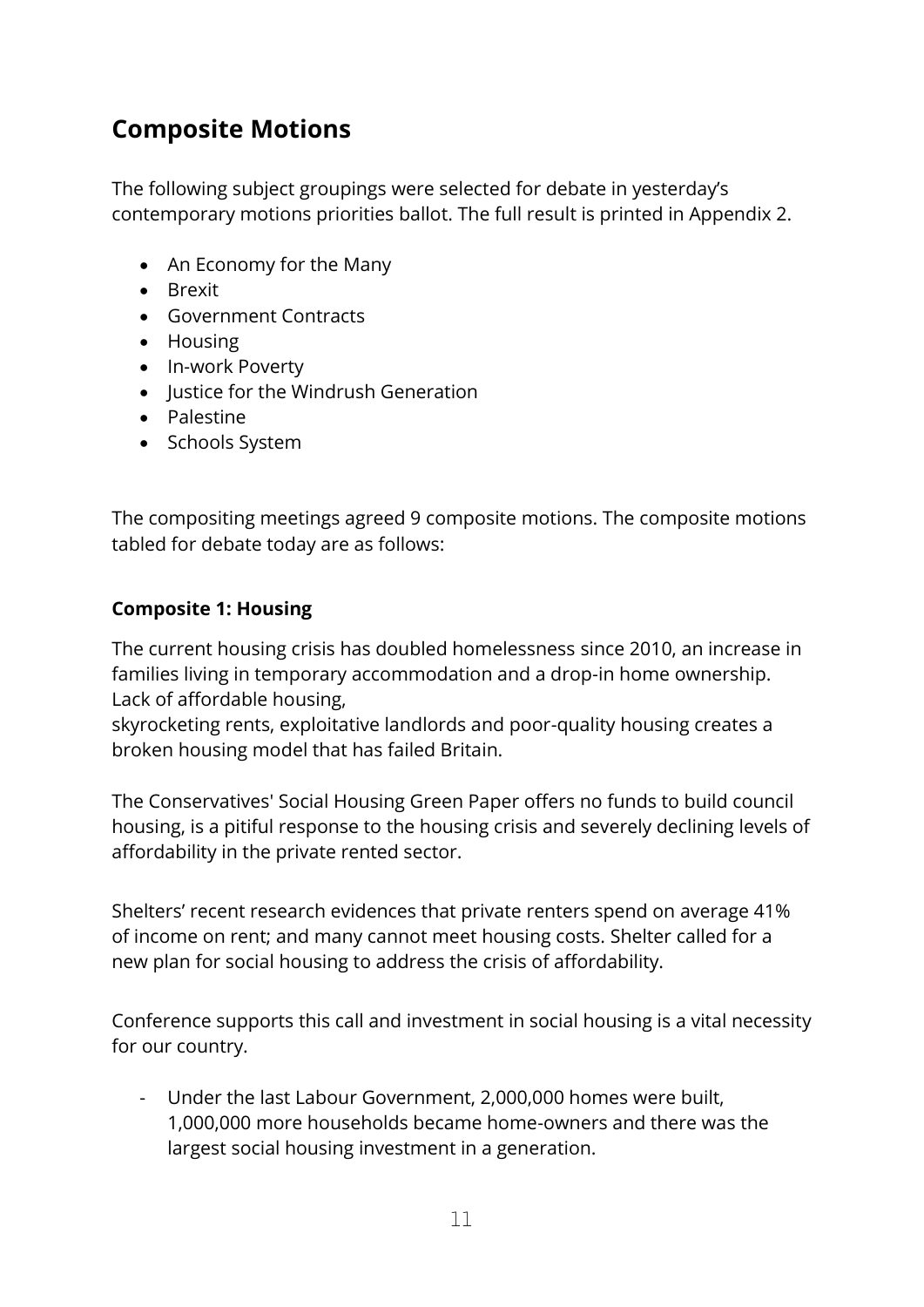- Under the Conservatives, the number of new social rented homes has fallen to the lowest level on record.
- There are now 120,000 children homeless in temporary accommodation, increased by two-thirds since 2010.
- Home ownership is the lowest for 30 years.
- The number of home-owning households under 45 has fallen by 1,000,000 since 2010.

Conference resolves the Labour Party should:

- Put housing at the heart of our efforts to win the next general election.
- Continue to promote the radical measures to fix the housing crisis set out in the 2017 Manifesto.
- Better regulation of Housing Associations as registered social landlords providing social rents and quality homes and repairs
- Deliver 100,000 social rented homes annually with secure lifetime tenancies, and rent and service charges not above 30% of net average incomes for the lowest quartile of households in the relevant housing market area. Other social homes built to be in addition to that number. This is to be an urgent priority, delivered in Labour's first years in government.
- Remove HRA borrowing cap to allow councils to play a vital role in tackling the crisis which would allow the biggest council housebuilding programme in at least 30 years.
- Commit to an energy efficient building programme of council homes and construction jobs with Direct Labour Organisations taking on council newbuild projects
- End right to buy for Housing Associations and councils.
- Ensure planning consents to developers are time limited.
- End price-fixing by contractors when tendering for council and government contracts.
- Back low and ordinary income households who want to own their own home with discounted homes to buy, first dibs for local people on new homes built in their area.
- Introduce taxation to ensure that properties are indeed in use and not left empty.
- End rough sleeping within a Parliament and tackle the wider causes of rising homelessness, including welfare benefit catastrophes.
- Better regulate the private rented sector, including binding commitments from landlords to maintain properties, ending eviction of tenants who complain about poor housing standards, with secure tenancies.
- Implement government lending for first time buyer deposits.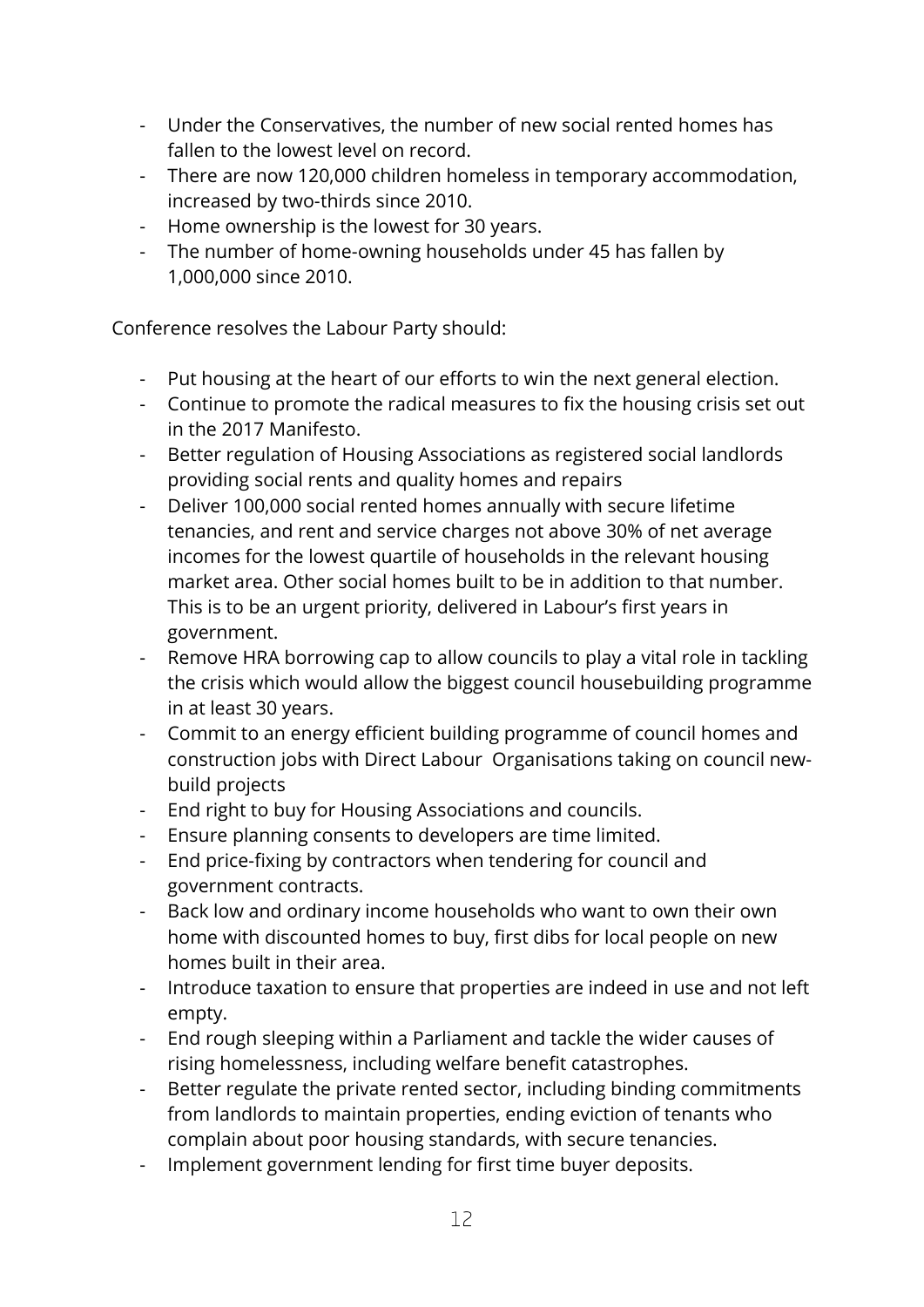- Overhaul the building regulations and end deregulation of building controls by privatisation or when managed by arms-length companies and Tenants Management Organisations, as exposed by the Grenfell fire.
- Utilise co-operative housing.
- Legislate to require higher minimum environmental and habitational standards in all new build and improvements in existing build.
- Help private renters with an end to 'no fault' evictions, controls on rents and new minimum standards, including three year tenancies as standard.
- Provide land to local authorities for building council housing, including allocation of land returned into public ownership through renationalisation of industries and utilities which were privatised or taken out of direct state control.
- Ring fencing surplus public land for building council homes to meet housing needs.
- End the biases towards private developers in the planning system; including by amending the appeals process; and removing the threat that local authorities will have their planning powers removed for turning down applications where developers refuse to include sufficient social and genuinely affordable housing.
- Ballot tenants in regeneration schemes, ensuring secure long term tenancies and the land registry remains under public control.
- Regulate and Charge business rates for all dwellings used solely for very short terms lets i.e Air B&B.
- Rebalancing the government's housing budget in favour of social housing by setting a significant national housing grant.

### **Mover: Chinese for Labour Seconder: Horsham CLP**

### **Composite 2: An Economy for the Many**

On 4th September Survation recorded Labour ahead of the Tories by four points. Labour's sister parties, social democratic parties and those of the liberal centre who failed to stand up to austerity have seen their electoral support plummet across Europe.

We desperately need to elect a Labour government as soon as possible to begin the job of investing in our infrastructure to stimulate the economy and ensure decent living standards for all.

After forty years of neoliberal economic policies, workers today are under greater pressure to work harder and faster for less than at any time in living memory and in-work poverty is now at record levels. It is no coincidence that the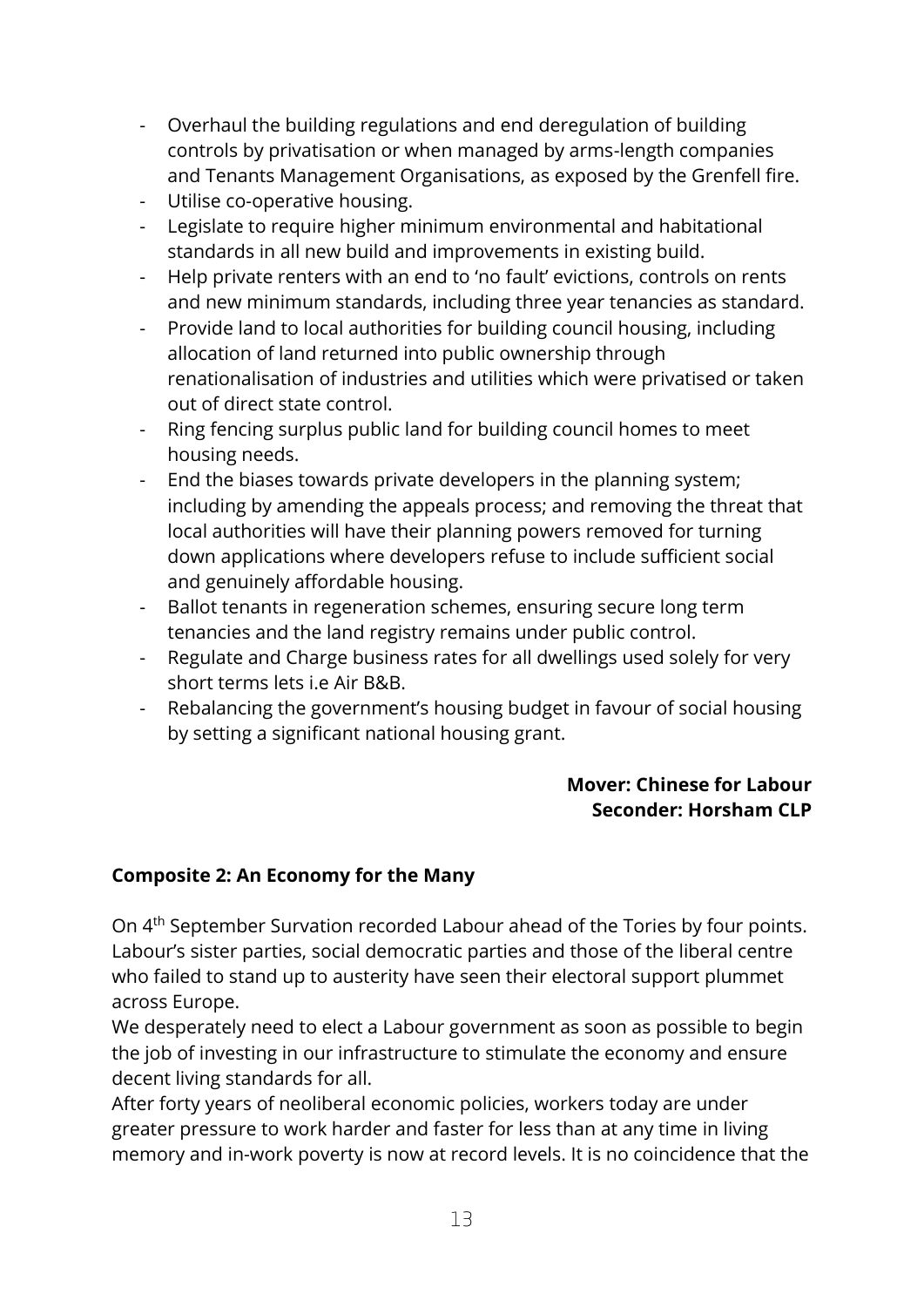fall in the proportion of GDP going to workers' wages, from 65.1% in 1976 to 49.5% in 2017, mirrors a decline in trade union membership.

Labour's clear anti-austerity stance and economic strategy of public investment underpins its policies and genuinely transformative programme, in the 2017 manifesto and since, to improve the lives of the overwhelming majority in this country - including through strengthened and new trade union rights, an extension of public ownership, an industrial strategy that prioritises creating good jobs, funding public services and urgently needed infrastructure such as council housing.

New orders for construction work fell by 6.5% between April and June 2018. This was the third consecutive quarterly fall and took new orders to their lowest level since the first quarter of 2013. The main driver of the collapse is housing orders which fell by 17.6%. These figures demonstrate the failure of the Tories to deal with the housing crisis.

Investing in an integrated transport infrastructure for passenger, public transport and freight, with consideration to reduced carbon emissions in the supply chain, must be core to this strategy.

The aim of the next Labour government must be to transform our economy by delivering an irreversible shift in wealth and power to ordinary working people. Seeking to create a fundamental and irreversible shift in the balance of power and wealth in favour of working people and a willingness to speak up on the disastrous consequences of outsourcing our foreign policy to the US has meant Labour has not faced the collapse in support others have seen.

This is also why there is fierce resistance to the election of a socialist led Labour government – even when that means keeping a dysfunctional Conservative government in place with dire consequences for ordinary people, already enduring an unprecedented fall in living standards. Real wages have still not recovered from the crash.

Conference welcomes the party's radical policy announcements giving working people more of a stake in our economy, more control over industry, and bring innovation, to grow our economy and redistribute both wealth and power to the many, not the few.

Conference;

- 1. reiterates the pledge to bring rail, mail, energy and water into public ownership and believes we need new models of public ownership that give workers and the public a meaningful voice in the way services are run;
- 2. agrees a Ministry of Labour should have a mandate to promote collective bargaining by reforming anti-union restrictive access and recognition rules, rolling out sectoral collective bargaining and significantly increasing trade union membership;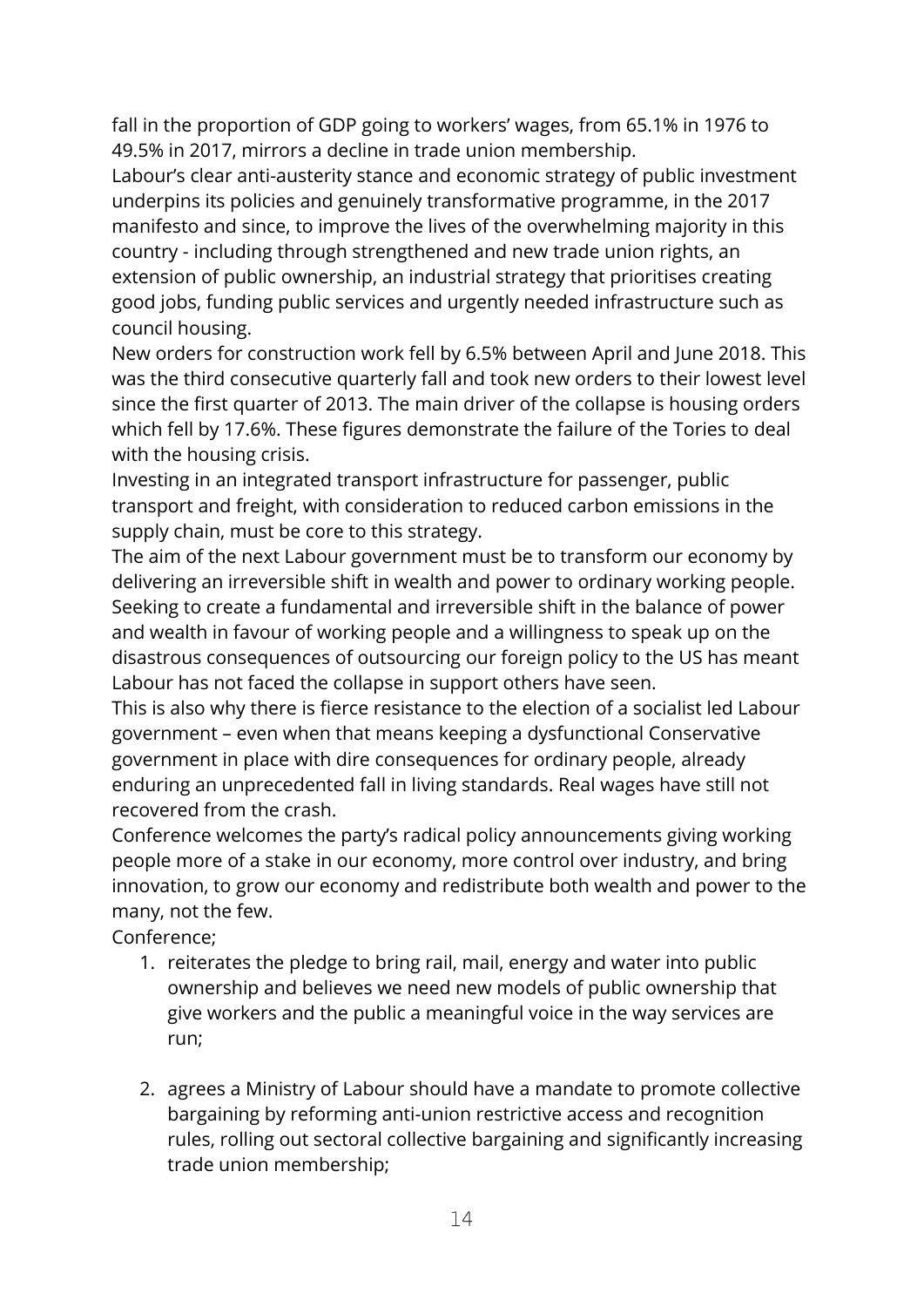- 3. commits to developing bold proposals to reform corporate governance alongside the introduction of worker ownership funds to give employees an increasing stake and voice in businesses; and
- 4. agrees a Labour government should overhaul regulatory regimes, including in the postal and telecoms industries, to promote investment, universal public services and good quality jobs.

To advance further electorally, Labour must further build on its current policy programme, not abandon it or the leadership that crafted it. This country urgently needs a Corbyn-led Labour government. Conference resolves to unite behind that fundamental priority.

### **Mover: UNITE the Union Seconder: CWU**

### **Composite 3: In-work Poverty**

Conference notes the results of Usdaw's 'Time for Better Pay' survey, which was released in September

2018 and has laid bare the extent of in-work poverty across the UK.

Conference is appalled that half of workers have missed meals to pay bills, and that two-thirds say financial problems are impacting on their mental health.

Conference further notes Child Poverty Action Group's report in August 2018 which showed that even families with two parents currently working full-time on the 'National Living Wage' are 11% short of an acceptable income.

Conference believes that in-work poverty will grow further as Universal Credit is rolled out across the UK.

As well as the cuts affecting many thousands of workers, the in-work conditionality of Universal Credit will impact workers on short-hours contracts, with non-guaranteed hours. These workers could be sanctioned if they fail to get full-time work, worsening an already desperate situation.

Conference believes that every worker has the right to a decent income, to support themselves and their families.

Conference calls on the Labour Party to make it an urgent priority to strengthen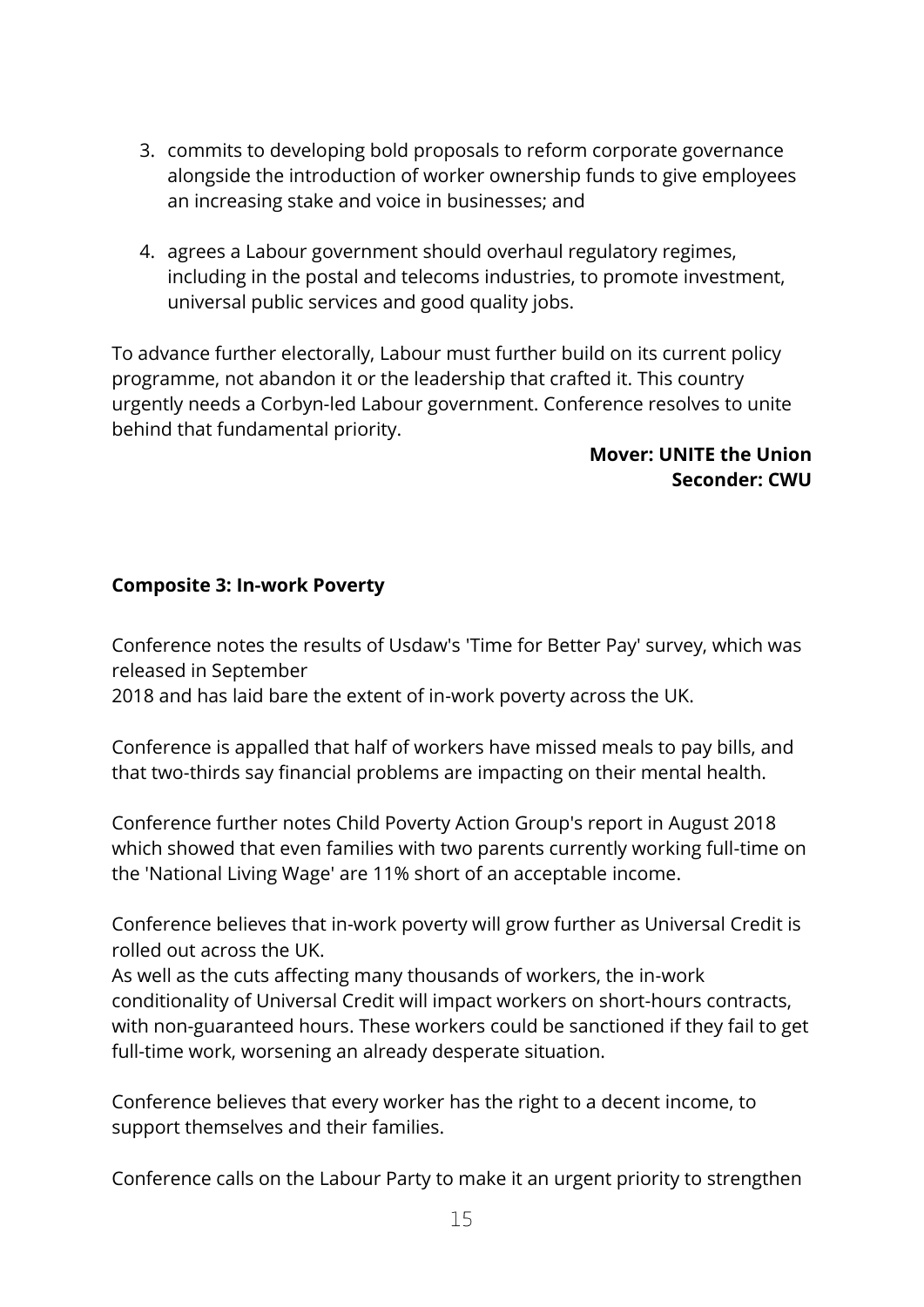workers' rights, including:

- A minimum wage o£10 per hour.
- The right to a minimum contract of 16 hours per week, and a contract that reflects normal working hours.
- The right to equal pay for all agency workers to be guaranteed from day one of work.
- An immediate halt to the rollout of Universal Credit and a fundamental overhaul of the system.

### **Mover: USDAW Seconder: GMB**

### **Composite 4: Schools System**

Conference notes:

1. The report in the Times Educational Supplement on 10 August that Academy heads in Kent are refusing to accept looked-after children into their schools.

2. That this is symptomatic of the regressive nature of the unaccountable, inefficient academisation programme that is continuing apace across England.

3. That the majority of secondary schools are now academies or are part of a Multi Academy Trust (MAT) but two thirds of primary schools still remain under Local Authority control.

4. That academisation is incompatible with an egalitarian and democratic education system serving the many, not the few.

5. The Panorama programme on 10th September exposed examples of corruption in the academies programme and the failure of the government to maintain proper control over public money. It notes the above are the consequences of a semiprivatised, market-based education system where schools compete to boost their standing in the league tables, often at the expense of the more vulnerable and disadvantaged.

Conference welcomes Labour's commitment to ensure that all schools will be taken back under local democratic control under a Labour Government; applauds those Labour controlled authorities who have resisted academisation; believes that the Labour Party should adopt a more robust policy of opposition to the continuing academisation of schools, especially our Primary schools.

Conference notes that there are many local campaigns of opposition to the academisation programme involving parents, teachers and local community activists and believes Labour should offer support and encouragement to these activists in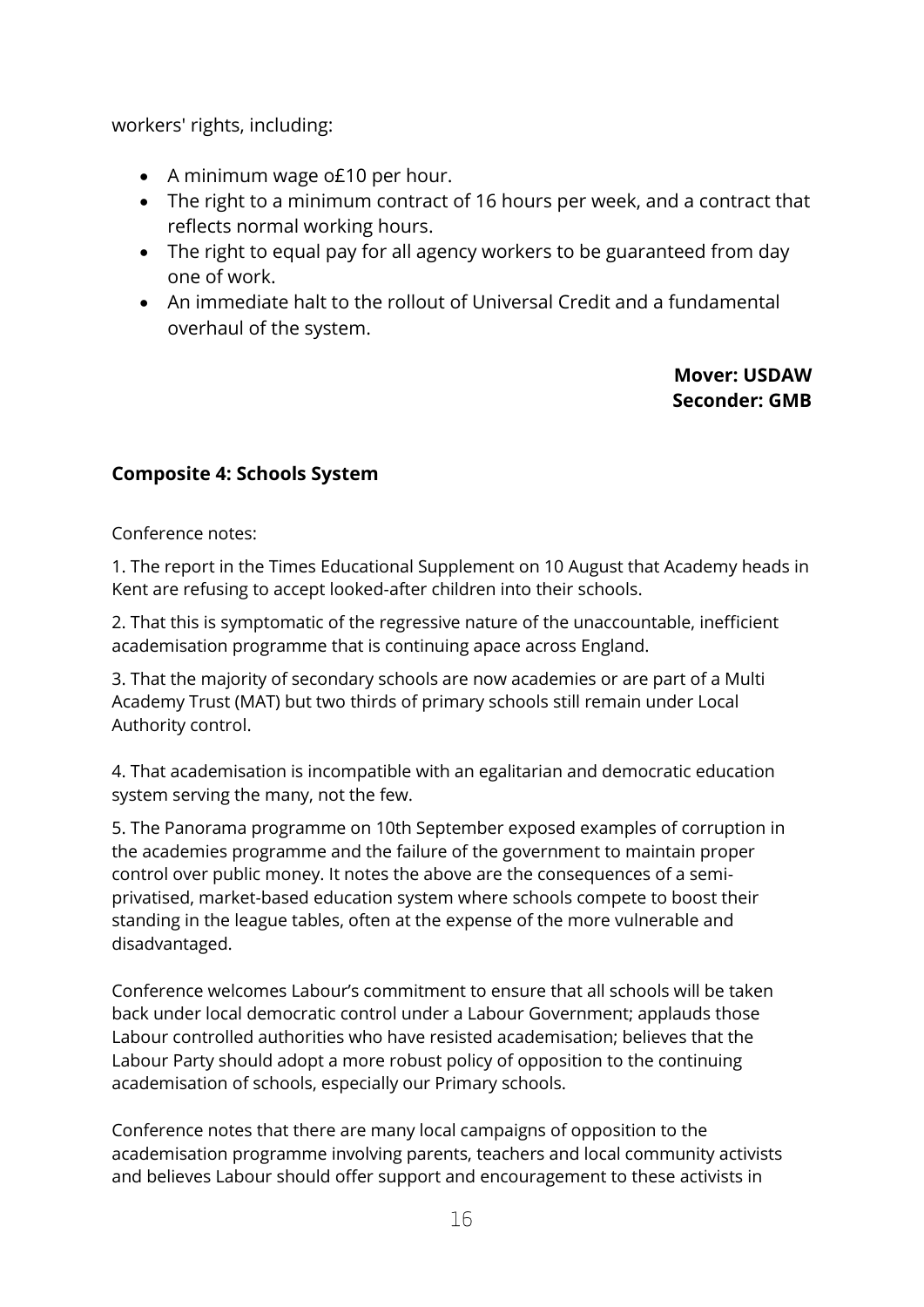resisting academisation in line with our commitment to community organising.

The main task in education for a Labour government will be to recreate a coherent, planned and appropriately funded national public system which is accountable to its various stakeholders and communities. However, the principles of accountability and collaboration which are central to our NES charter cannot be implemented whilst the current fragmented and semi-privatised school system persists. Conference agrees that in government, the Labour Party will bring all schools back under local democratic control including academy and Multi Academy Trusts. Therefore proposals to wind up MATs and turn over control and management of schools to local democratically controlled structures should be developed urgently.

Conference agrees that the Labour Party should work with the teaching unions, the SEA, academics and others to take this policy forward as a matter of urgency.

> **Mover: Nottingham East CLP Seconder: Truro and Falmouth CLP**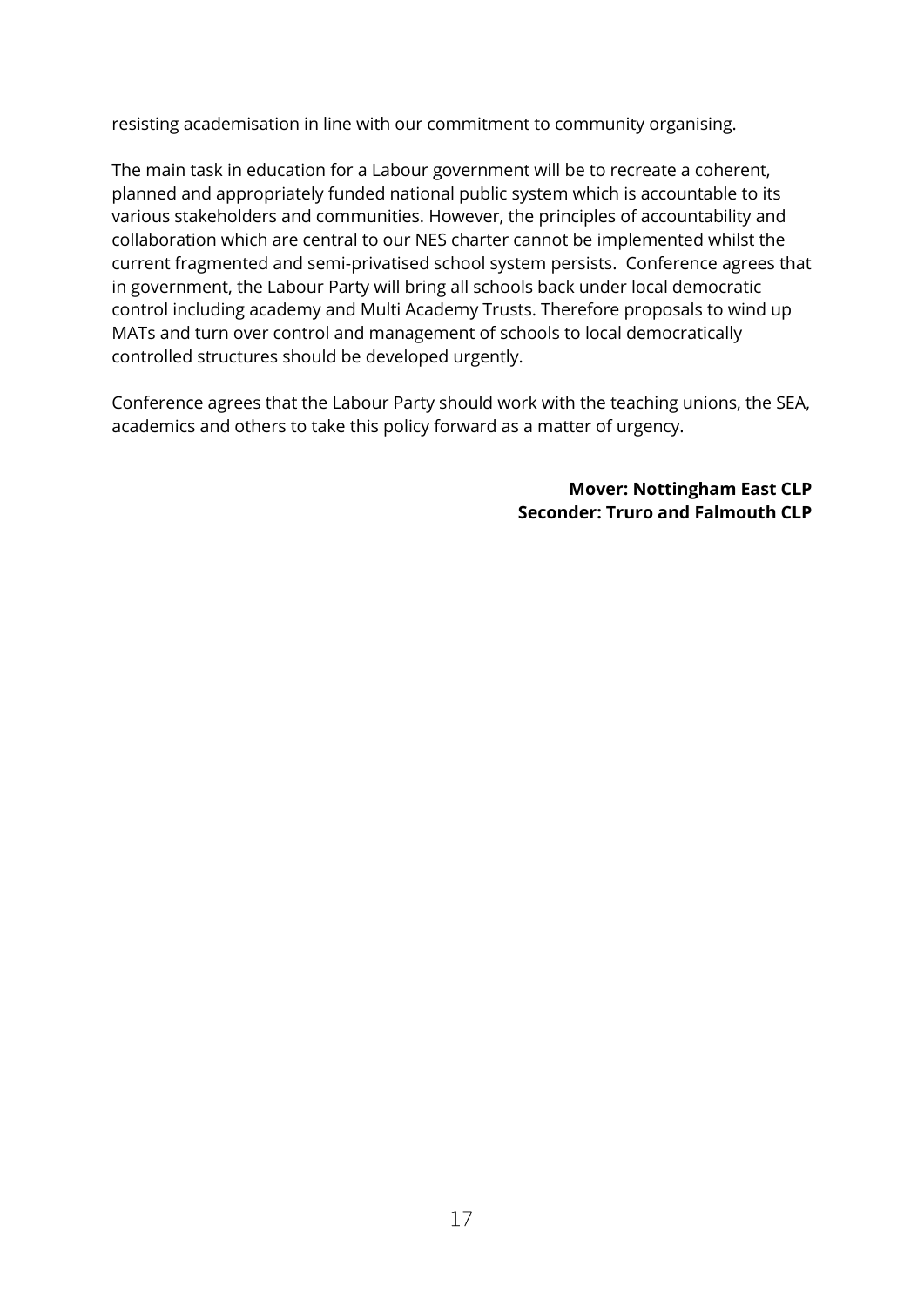# <span id="page-17-0"></span>**Emergency Motions**

The Emergency Motions scheduled for debate today are as follows:

#### **Grenfell Tower**

Conference is appalled by reports in the Guardian newspaper on 19 September 2018 that Grenfell Tower area residents are being told to return to their former homes or lose their council tenancies.

Around 80 residents evacuated on the night of the fire last year who lived in the low-rise housing connected to the tower have been sent letters from Kensington and Chelsea council saying they are expected to make a decision by the end of September.

Conference is disgusted by letters from the council stating that residents who don't return will have their council tenancies terminated, or have to pay higher rents if they stay in their current accommodation.

Conference agrees with local Labour MP Emma Dent Coad, that the deadline is creating a climate of fear, which is both inhumane and hindering the ability of deeply traumatised people to make important decisions about their futures.

Conference condemns Kensington and Chelsea council for issuing ultimatums to people who lived in housing near Grenfell Tower.

Conference demands that the council withdraws the letters and gives residents the time they need to decide where to live.

Conference further notes Ministry of Housing, Communities and Local Government figures published on 20 September 2018 that there are still 468 high-rise buildings with Aluminium Composite Material (ACM) cladding systems.

Conference demands that landlords and owners across the UK urgently remove all flammable cladding from their buildings on the grounds of public safety. Central government must fund this removal of cladding for all publicly owned property.

**Mover: FBU**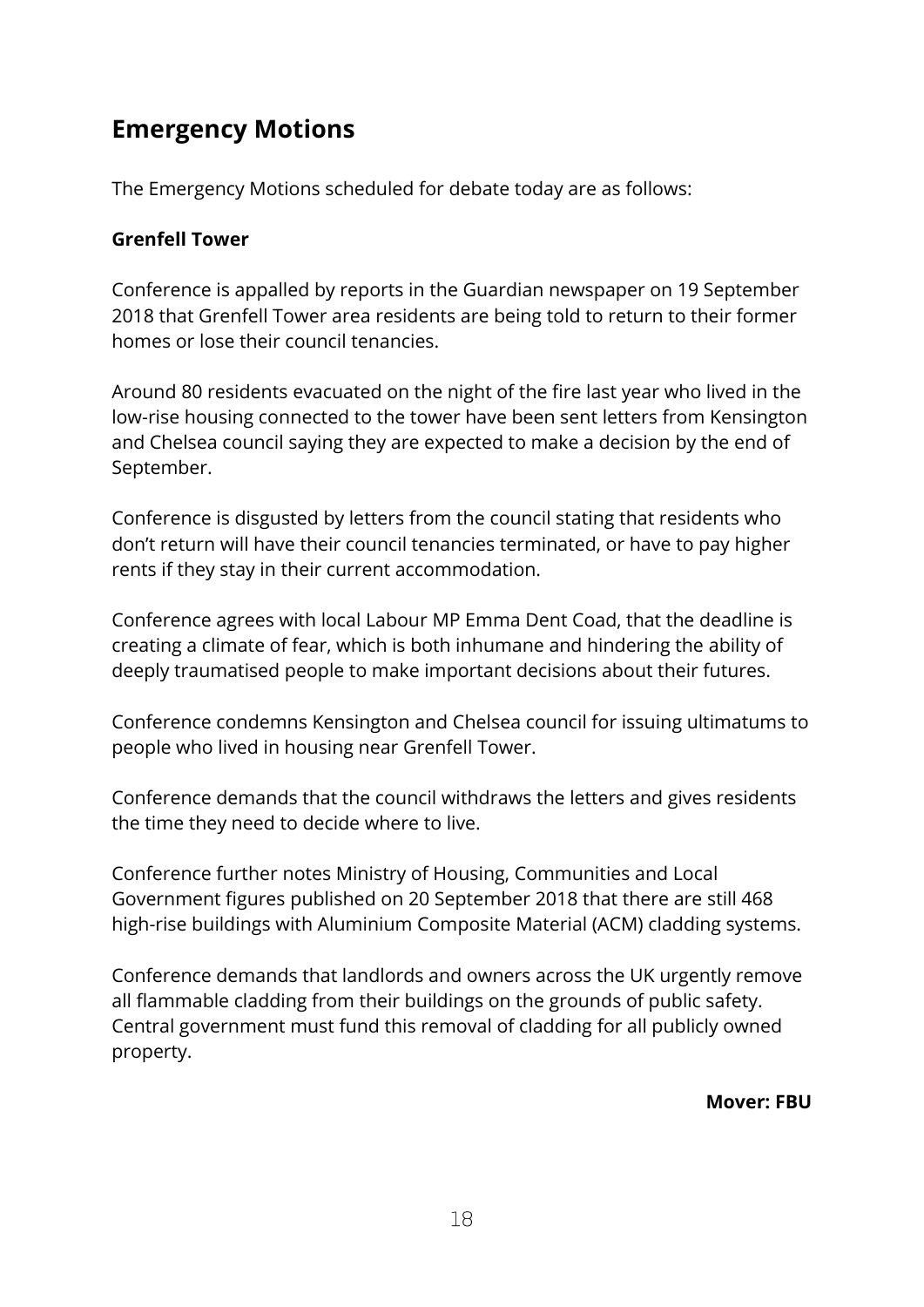### **Industrial Crisis in the Car Industry**

Conference notes with alarm the announcement from Jaguar Land Rover on the 17th September that 2,000 workers at Castle Bromwich will be put on a threeday week.

This move follows unprecedented warnings from JLR CEO Ralf Speth about the existential danger a 'no deal' Brexit poses to the automotive industry.

It follows concerns raised by Honda and BMW, which plans to shut down the Cowley Mini factory in the month following Brexit to minimise disruption if no deal is reached.

Combined with concerns raised by Unite's 90,000 automotive sector members it is clear the Tories' political mishandling of Brexit is already having a severe industrial impact.

This uncertainty is compounded by the Government's disastrous approach to transitioning the industry from combustion-powered to electric vehicles. Their *Road to Zero*, published a year late, fails to provide a serious strategy for electrification that protects and sustains employment in this country. This is having an immediate industrial impact on the sector and wider supply chain, including the loss of 1,000 jobs at the JLR plant in Solihull.

Labour should continue to make the impact on workers central to the party's opposition to the Tory's Brexit. Conference believes Labour must work to pressure the Government to engage with unions and industry to develop a strategy for the automotive industry to transition to electrification and remain in the UK. This should include public policies such as talent retention schemes and positive procurement strategies for investment in UK manufacturing, including battery production to sustain employment.

**UNITE the Union**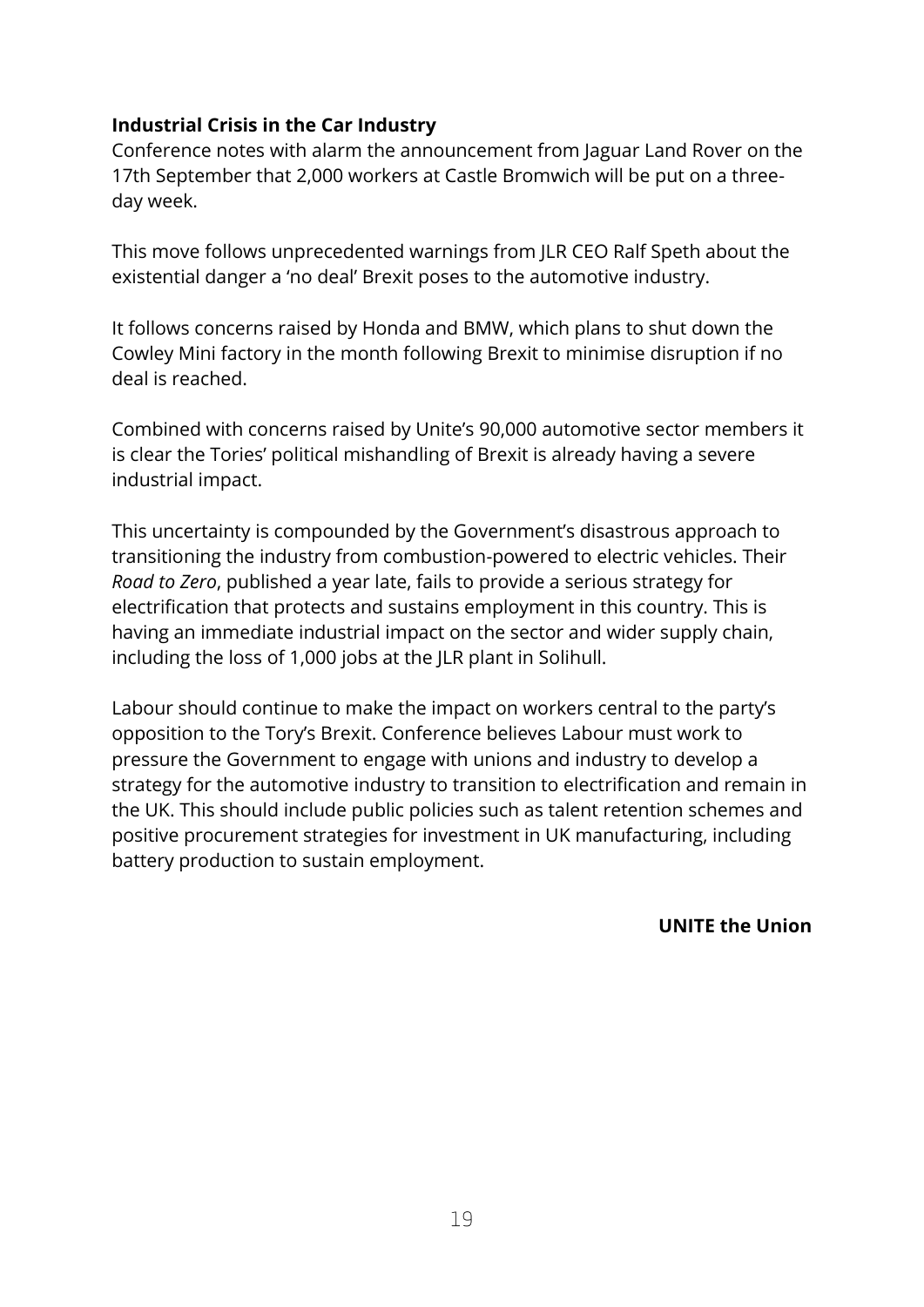# <span id="page-19-0"></span>**Appendix 1 – Card Vote 9**

| <b>ACTUAL VOTES CAST</b>  | <b>FOR</b>     | <b>AGAINST</b> | <b>TOTAL</b> |
|---------------------------|----------------|----------------|--------------|
| <b>CLP</b>                | 36,516         | 348,421        | 384,937      |
| %                         | 9.49%          | 90.51%         |              |
| <b>Affiliate</b>          | 1,800,021      | 41,004         | 1,841,025    |
| %                         | 97.77%         | 2.23%          |              |
| <b>OVERALL %AGE SPLIT</b> | <b>FOR</b>     | <b>AGAINST</b> | <b>TOTAL</b> |
| <b>CLP</b>                | 4.74%          | 45.26%         | $=50.00\%$   |
| <b>Affiliate</b>          | 48.89%         | 1.11%          | $= 50.00\%$  |
| Total                     | 53.63%         | 46.37%         | $=100.00\%$  |
| The resolution is         | <b>Carried</b> |                |              |

**The result of CARD VOTE 9 Resolution = CAC Report Sunday is as follows FOR: 53.63%**

**AGAINST: 46.37%**

**100.00%**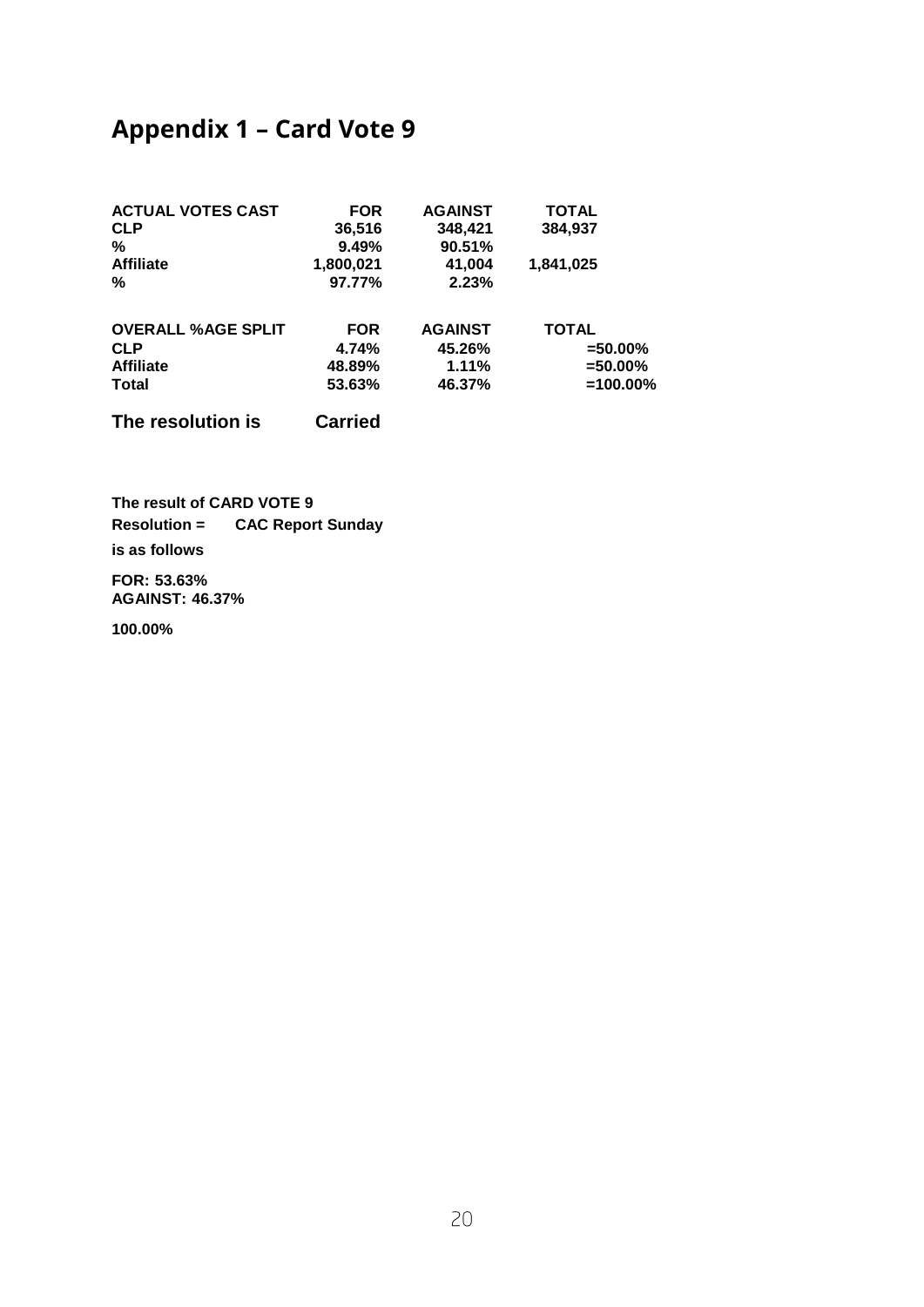# <span id="page-20-0"></span>**Appendix 2 – Priorities Ballot Result**

| <b>Issue</b>                        | <b>Affiliates Votes CLP Votes</b> |         |
|-------------------------------------|-----------------------------------|---------|
| An Economy for the Many             | 1,848,812                         | 28,406  |
| <b>Brexit</b>                       | 1,878,501                         | 149,172 |
| Climate Change and Fracking         | 1,651                             | 72,890  |
| Combustible Cladding                | 0                                 | 8,472   |
| <b>Government Contracts</b>         | 1,845,256                         | 10,610  |
| Housing                             | 39,479                            | 297,032 |
| In-work Poverty                     | 1,845,084                         | 33,119  |
| Justice for the Windrush Generation | 29,622                            | 212,612 |
| <b>Local Bank Services</b>          | 0                                 | 5,281   |
| Local Government Funding            | 0                                 | 68,473  |
| Palestine                           | 756                               | 188,090 |

The eight subject areas selected for debate were:

| Top 4 Issues from Affiliates Ballot: |           | Top 4 Issues from CLP Ballot: |         |
|--------------------------------------|-----------|-------------------------------|---------|
| <b>Brexit</b>                        | 1,878,501 | Housing                       | 297,032 |
| An Economy for the Many              | 1,848,812 | Schools System                | 233,883 |
| <b>Government Contracts</b>          | 1.845.256 | Justice for the Windrush      | 212,612 |
| In-work Poverty                      | 1,845,084 | Palestine                     | 188,090 |